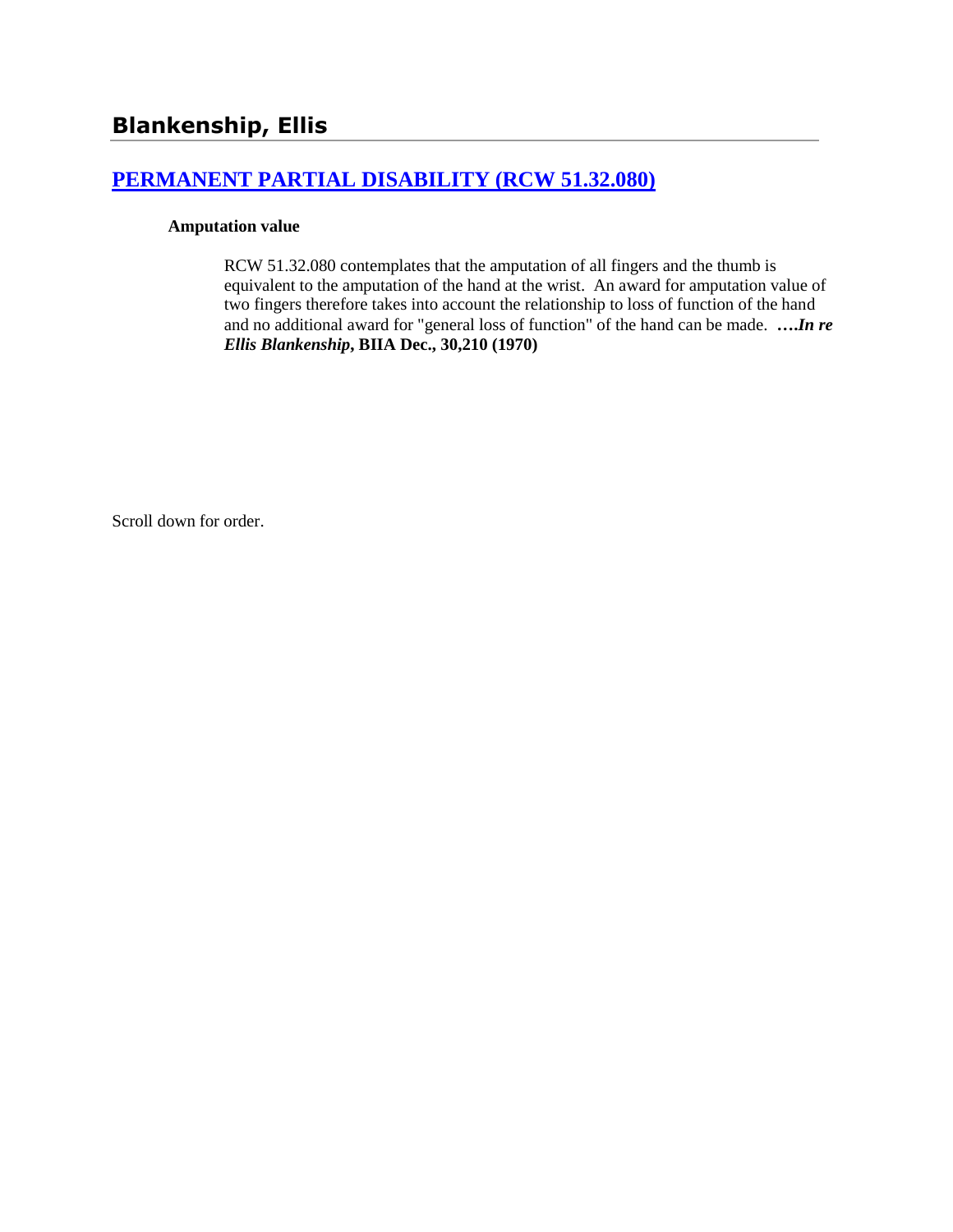### **BEFORE THE BOARD OF INDUSTRIAL INSURANCE APPEALS STATE OF WASHINGTON**

**)**

## **IN RE: ELLIS BLANKENSHIP ) DOCKET NO. 30,210**

**CLAIM NO. F-527241 ) DECISION AND ORDER**

APPEARANCES:

Claimant, Ellis Blankenship, by Clarence Fidler, Counsel of Record, and Associate Counsel, Jager, Austin & Culver, per C. E. Austin and William J. Van Natter Employer, M. R. Smith Shingle Company, None (In attendance: William A. Hartley, Authorized Representative) Department of Labor and Industries, by The Attorney General, per

Dinah Campbell and David K. Crossland, Assistants

This is an appeal filed by the claimant on February 15, 1968, from an order of the Department of Labor and Industries dated January 15, 1968, which closed the claim with a permanent partial disability award of the amount allowed by law for the loss by amputation of the left ring finger at the proximal interphalangeal joint and the left little finger at the proximal interphalangeal joint. **SUSTAINED**.

# **DECISION**

This matter is before the Board for review and decision on a timely Statement of Exceptions filed by the Department of Labor and Industries to a Proposed Decision and Order issued by a hearing examiner for this Board on July 3, 1969, in which the order of the Department dated January 15, 1968, was reversed and this matter remanded to the Department with instruction to award the claimant an additional unspecified disability award of 10 per cent of the amputation value of the left thumb at the metacarpophalangeal joint.

The Board has reviewed the evidentiary rulings of the hearing examiner and finds that no prejudicial error was committed and said rulings are hereby affirmed.

The issue presented by this appeal is the extent of the claimant's disability on January 15, 1968, resulting from an industrial injury of March 8, 1967.

The claimant contends on this appeal that amputations of his left little finger and left ring finger, at the middle joint, resulted in a degree of disability to be measured not only by the actual

1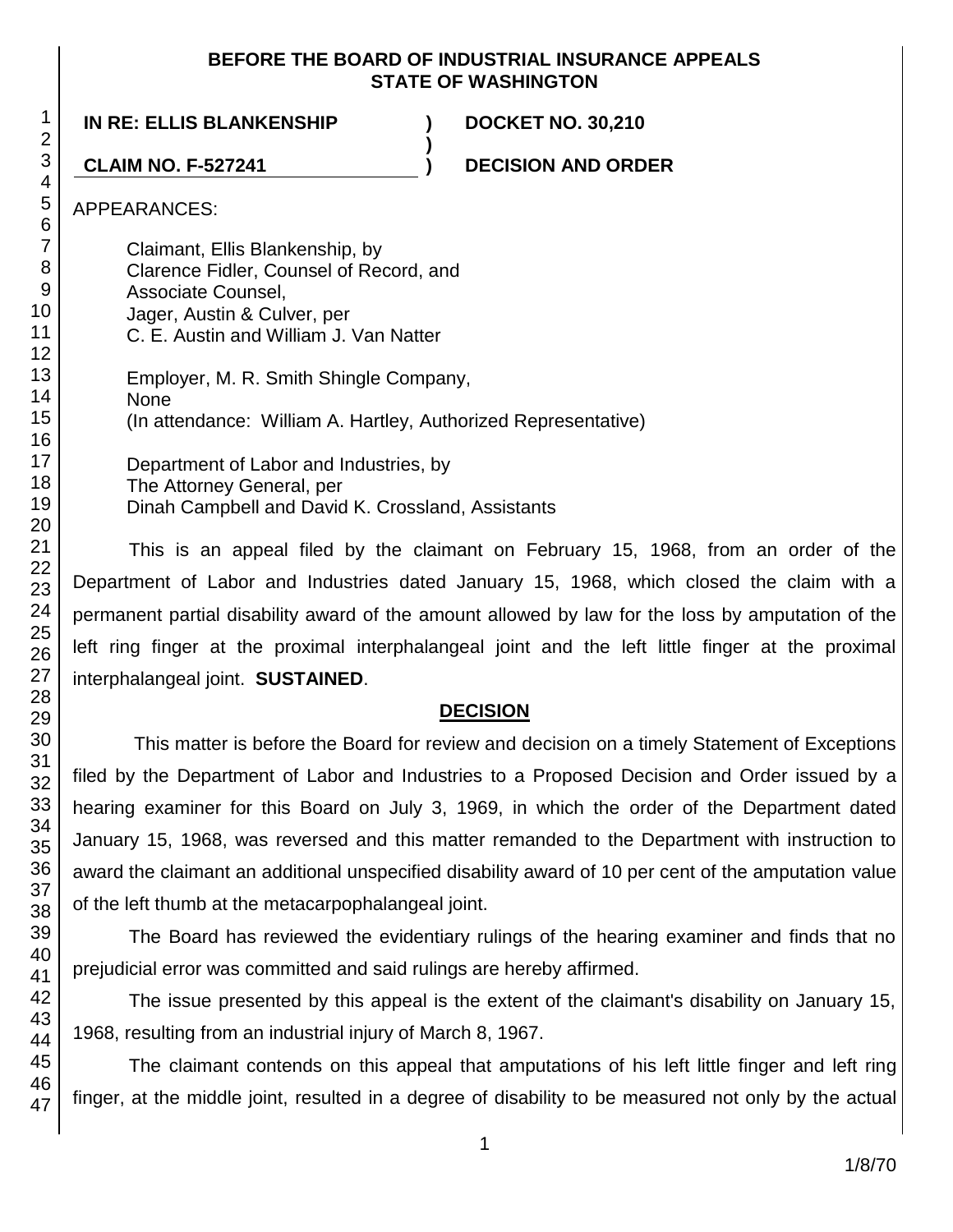amputation value of the injured fingers as set forth in the statutory schedule, but also further disability based upon general loss of function of the hand. It is the claimant's theory of the case that the loss by amputation of portions of the little and ring finger of the left hand resulted in further disability best measured by the diminished usefulness of the thumb and general loss of grip. In support of this contention, the claimant presented medical testimony that this added disability is best measured by reference to loss of function of the thumb. The claimant's medical testimony is that the amount of this additional disability is equal in degree to 10 per cent of the loss of function of the thumb at the metacarpophalangeal joint.

The Department, on the other hand, contends on this appeal and in its exceptions to the Proposed Decision and Order that the award made by the Department in its order of January 15, 1968, of the amputation value of the left ring finger at the middle joint and the amputation value of the left little finger at the middle joint, is a proper computation of the claimant's disability and should not be disturbed.

Our careful review of the record convinces us that the Department's exceptions have merit and its position in this matter must be sustained as a matter of law.

The section of the statute with which we are here concerned is RCW 51.32.080. A study of the schedule of awards for amputations involving the hand and arm reveals that each part of the hand, each finger, has been assigned a value based upon the total value of the hand as a whole. It is evident, from the fact that different values are assigned to different fingers, the greatest value being assigned to the thumb, that when these awards are totaled, one has arrived at the same award as that set forth in the statute for total loss of function of the hand by amputation. For example, if one loses by amputation the index, middle, ring, and little fingers at the metacarpophalangeal joint (total loss of each finger), the combination of awards for this (\$8,100.00) is equal to the award one receives for loss by amputation of all fingers except the thumb at the metacarpophalangeal joints (also \$8,100.00). If the thumb is also lost and one adds to the prior award the award for loss of the thumb, (\$5,400.00) one arrives at the figure of \$13,500.00. This is the amount set forth in the statute to be awarded for an amputation of the arm at any point below the elbow joint distal to the insertion of the biceps tendon, which, in lay terms, is tantamount to amputation just above the wrist. Thus, the statute contemplates that when all of the fingers and the thumb have been lost from a hand, or any combination thereof, that this is tantamount to loss of function suffered should the hand have been amputated at or slightly above the wrist.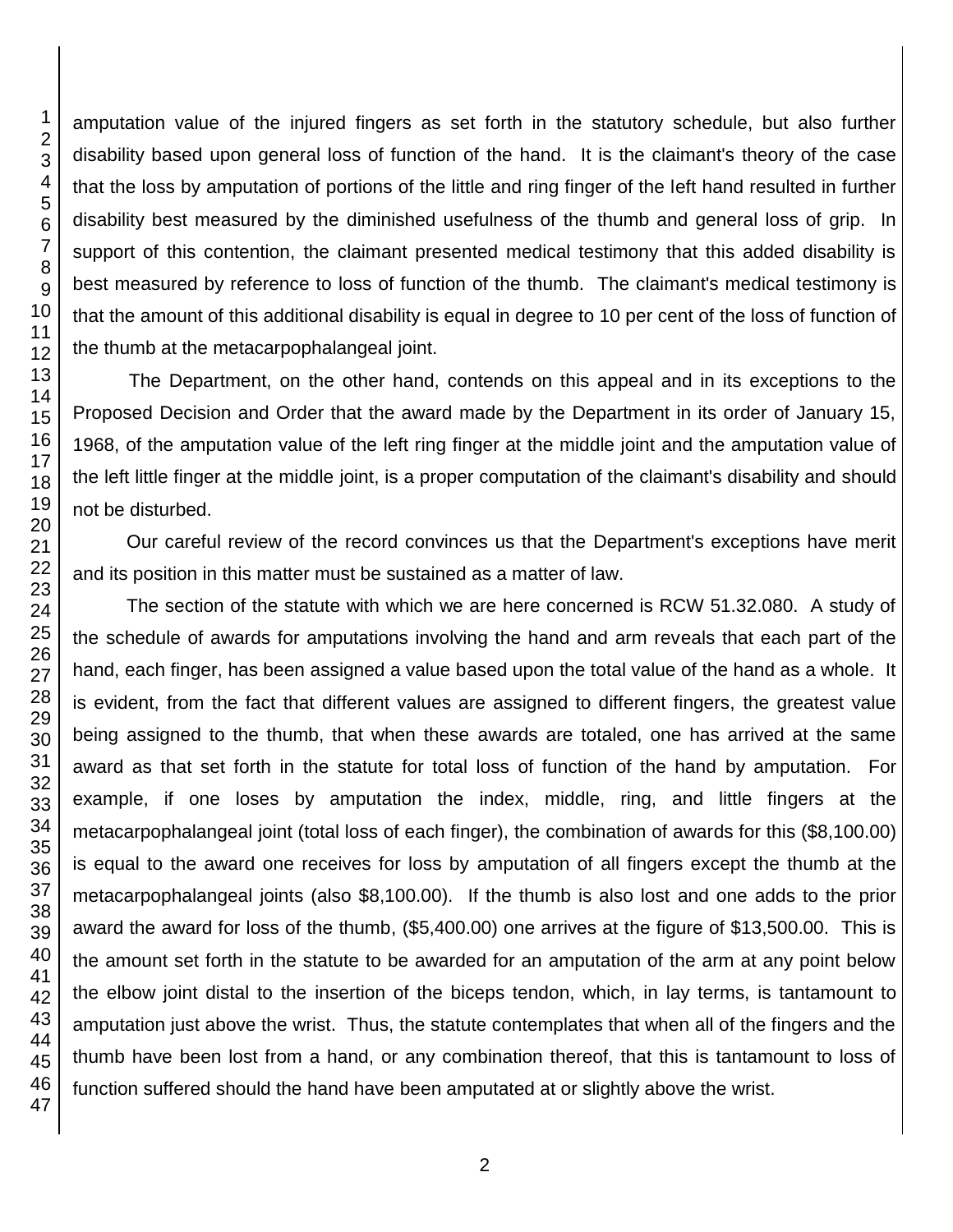46 47

1 2 3

The Legislature, therefore, in setting forth the specified awards for loss by amputation, included in that computation the respective value of that member with regard to the whole. For this reason, testimony by the claimant's medical witness, Dr. Donald R. Brice, reveals that Dr. Brice was unaware of this element of our statute. We note that Dr. Brice, an osteopath, never saw the claimant and testified from x-rays and operative reports. It is evident from his testimony that he was under the impression that the awards set forth in the statute for individual fingers did not contemplate the relationship of the individual fingers to the overall function of the hand. It was from this misunderstanding of the statutory schedule that Dr. Brice concluded that the "extrinsic" loss of function (loss of function to the hand as a whole as opposed to loss of the function of the individual parts thereof) was not included in the statutory scheme.

Dr. Morris J. Dirstine, the attending hand surgeon, testified in support of the Department's closing disability award.

In the absence of a showing of specific loss of function in any other part of the hand than the amputated fingers, we must conclude that the Departmental award was correct in fact and law.

# **FINDINGS OF FACT**

Based on the record made at the hearings held in this matter, the Board finds:

- 1. On March 8, 1967, while in the course of his employment for the M. R. Smith Shingle Company, the claimant herein, Ellis Blankenship, suffered an industrial injury to his left ring and left little fingers. On March 16, 1967, the claimant filed a report of accident with the Department of Labor and Industries. The claim was allowed, and on January 15, 1968, the Department issued an order closing the claim and awarding the claimant a permanent partial disability award of the amount allowed by law for amputation of the left little finger at the proximal interphalangeal joint and for amputation of the left ring finger at the proximal interphalangeal joint. On February 15, 1968, the claimant filed a notice of appeal with the Board of Industrial Insurance Appeals, and on March 8, 1968, this appeal was granted.
- 2. Appellate proceedings were conducted before the Board of Industrial Insurance Appeals, and on July 3, 1969, a hearing examiner for this Board entered a Proposed Decision and Order in connection with this appeal. Thereafter, within the period of time provided by law, exceptions were filed and the case referred to the Board for review as provided by RCW 51.52.106.
- 3. The injury suffered by the claimant resulted from his left hand being caught in a power saw. As a result thereof, he underwent three surgeries. Ultimately, his left ring finger and little finger were amputated at the level of the middle joint.